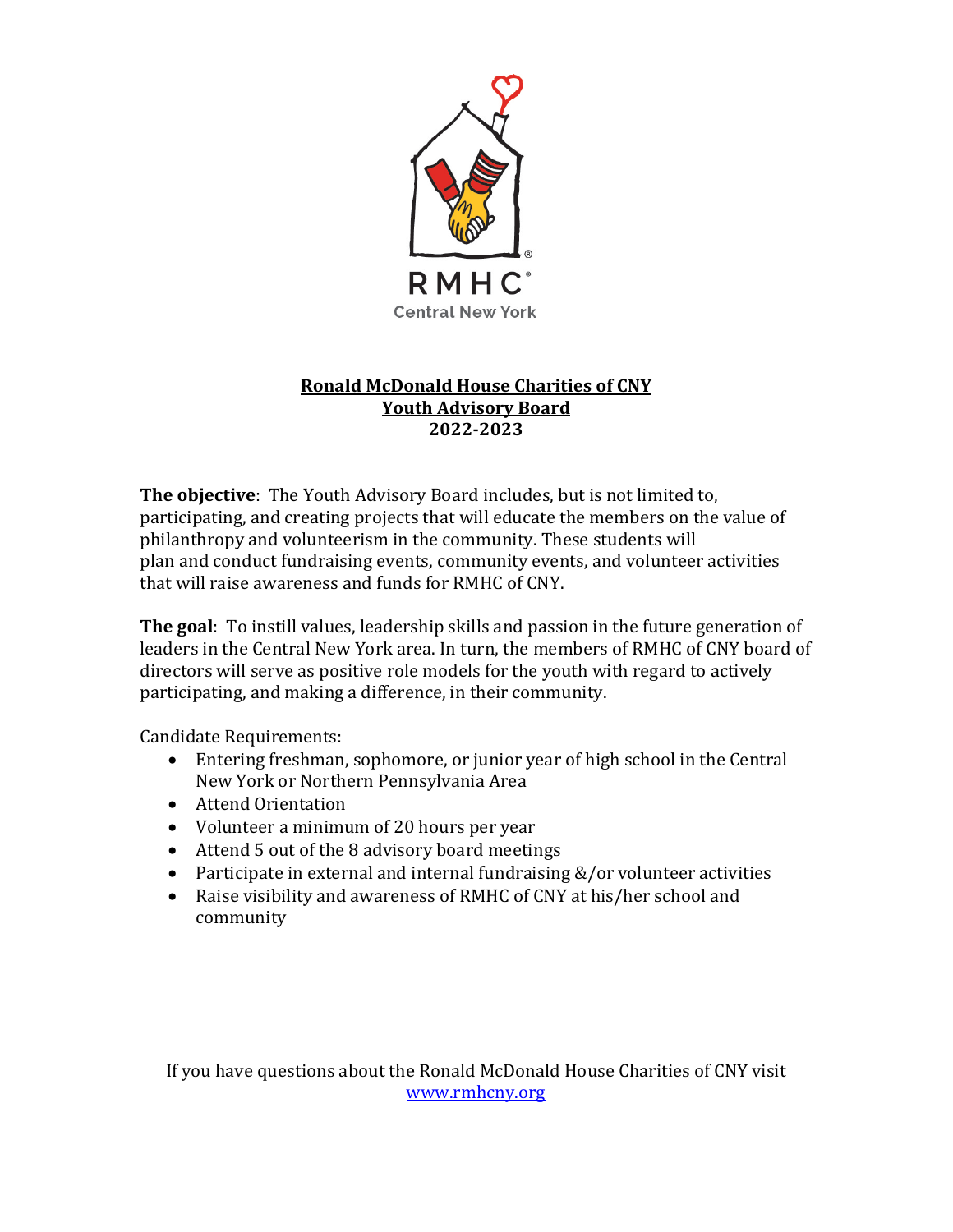# **2022-2023 Ronald McDonald Houses Charities of Central New York Youth Advisory Board Application**

#### **Eligibility:**

High school student who is currently a freshman, sophomore or junior, and who is interested in volunteering for RMHC and becoming leaders of the Youth Advisory Board.

### **Instructions:**

- Complete application
- 1 reference from an academic advisor, faculty member or adult leader of a club, organization or activity the applicant currently is involved in)
- Student participation consent form signed and dated by applicant and parent

# **Application Deadline**: June 30th, 2022

### **Please scan and email application and required documents to [btrunfio@rmhcny.org,](mailto:btrunfio@rmhcny.org) or mail to Beth Trunfio, RMHC of CNY, 1100 E. Genesee St., Syracuse, NY 13210. Questions, please call 476-1027.**

#### **Student Information:**

| State: $\_\_\_\_$ Zip: $\_\_\_\_\_\_\_\_\_$ |
|---------------------------------------------|
|                                             |
| Date of Birth: _________________            |
|                                             |

Are you related to or acquainted with anyone currently involved with RMHC of CNY?  $\sqcup$ YES  $\sqcup$ NO

If yes, who?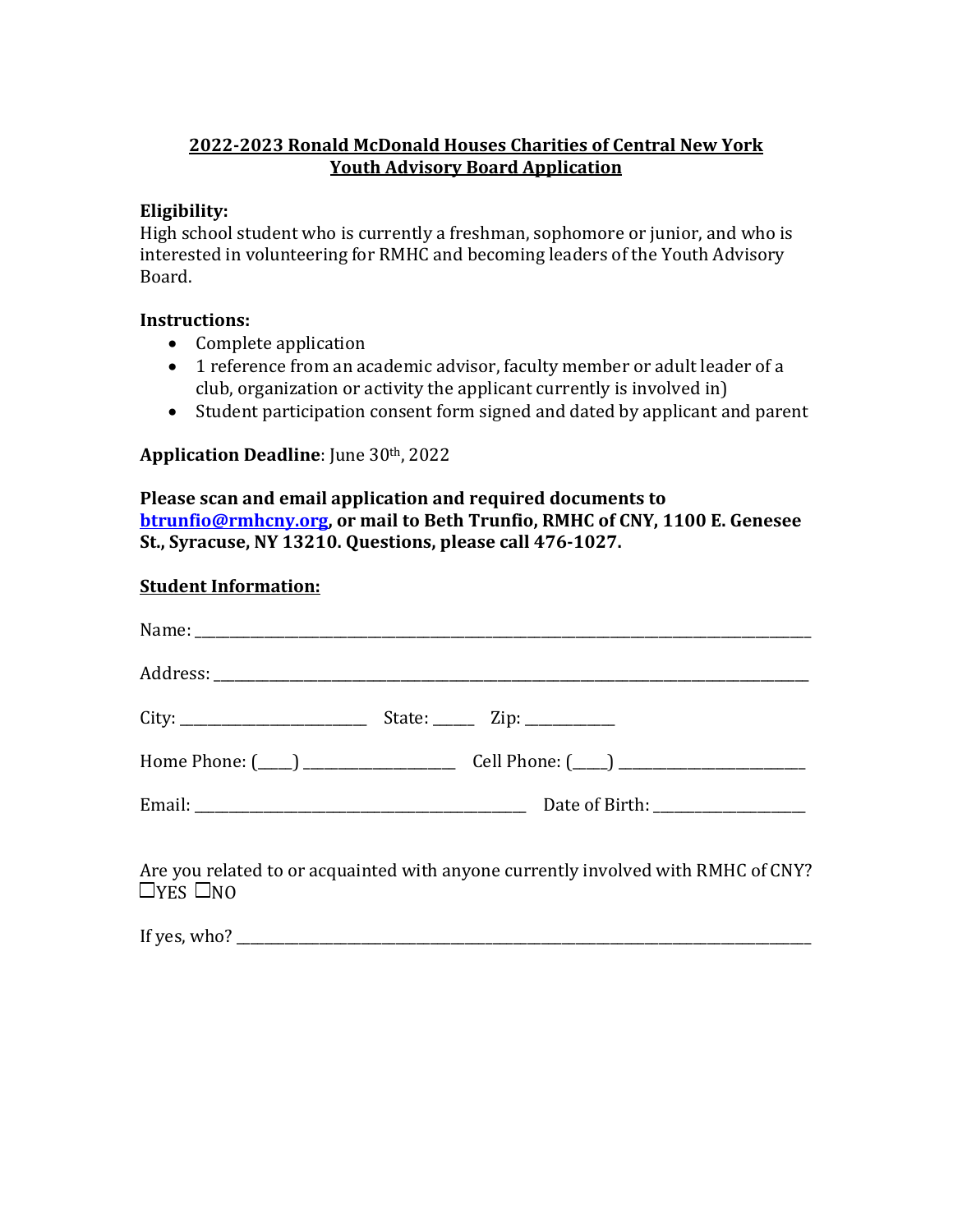| <b>School Information:</b>                                                       |  |  |  |  |  |  |
|----------------------------------------------------------------------------------|--|--|--|--|--|--|
|                                                                                  |  |  |  |  |  |  |
|                                                                                  |  |  |  |  |  |  |
|                                                                                  |  |  |  |  |  |  |
|                                                                                  |  |  |  |  |  |  |
| Phone: $(\_\_)$                                                                  |  |  |  |  |  |  |
| High School Extracurricular Activities (i.e., Band, Sports, Fine Arts other):    |  |  |  |  |  |  |
|                                                                                  |  |  |  |  |  |  |
|                                                                                  |  |  |  |  |  |  |
|                                                                                  |  |  |  |  |  |  |
|                                                                                  |  |  |  |  |  |  |
|                                                                                  |  |  |  |  |  |  |
|                                                                                  |  |  |  |  |  |  |
| Do you currently work, if so where and how often? ______________________________ |  |  |  |  |  |  |
|                                                                                  |  |  |  |  |  |  |
| Community Affiliations/Volunteer Experience: ___________________________________ |  |  |  |  |  |  |
|                                                                                  |  |  |  |  |  |  |

In one-two paragraphs, briefly respond to following questions.

- Why do you want to serve on the Youth Advisory Board?
- What idea, new or tried and true, do you have for a fundraiser or marketing/awareness activity that the Youth Advisory Board may conduct?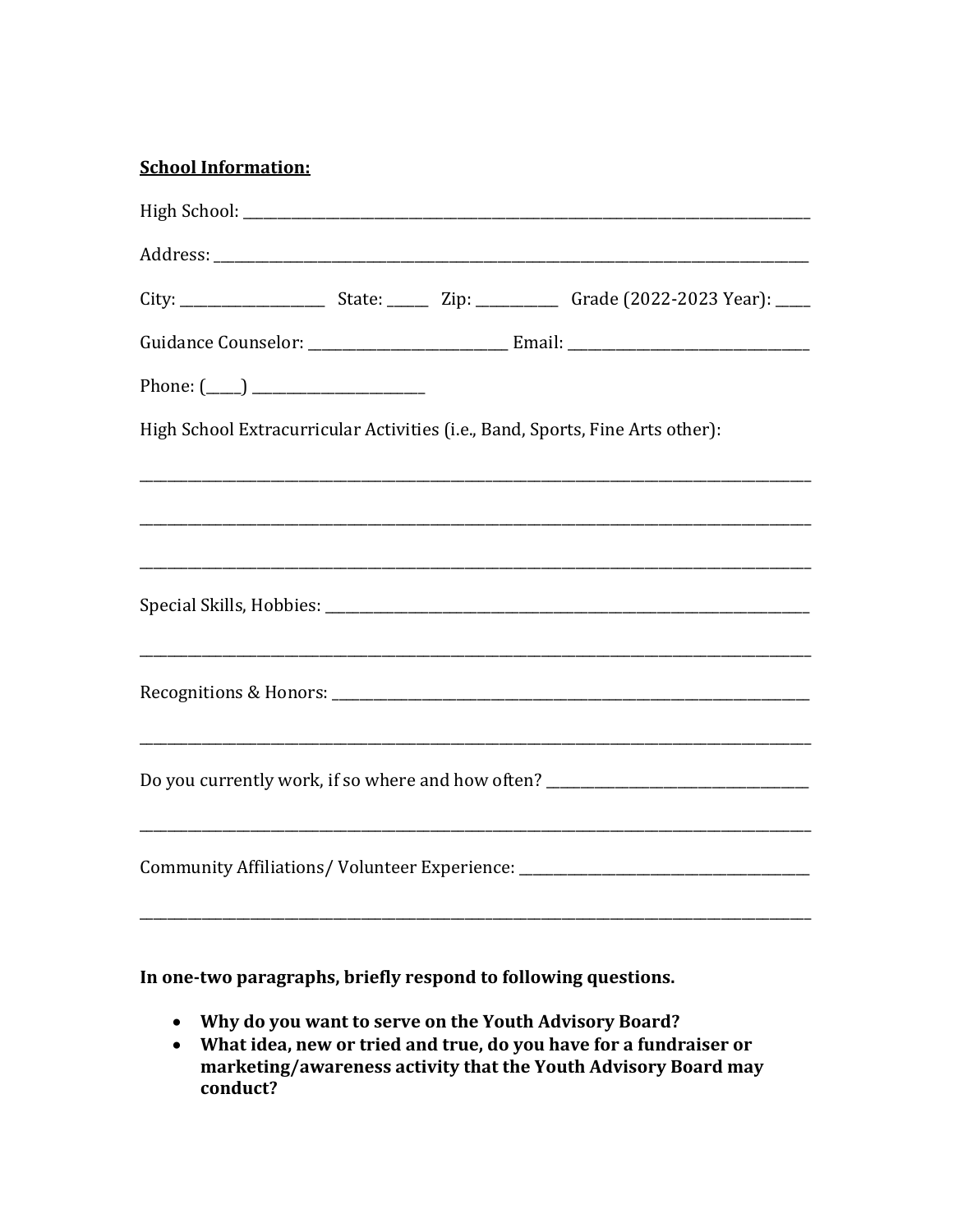# **Reference:** *(from an academic advisor, faculty member or adult leader of a club, organization, or activity the applicant currently is involved)*

(*Please provide us with a brief description of the qualities and characteristics this candidate will bring to our Youth Advisory Board)*

Dear members of the Youth Advisory Board review committee:

I, \_\_\_\_\_\_\_\_\_\_\_\_\_\_\_\_\_\_\_\_\_\_\_\_\_\_\_\_\_\_\_\_\_ (Print Name), am recommending your review of \_\_\_\_\_\_\_\_\_\_\_\_\_\_\_\_\_\_\_\_\_\_\_\_\_\_\_\_\_\_\_\_\_\_\_\_ (Student Name) for the 2022-2023 Youth Advisory

Board based on the following:

**Reference Deadline**: June 30th, 2022

**Please scan and email reference to btrunfio@rmhcny.org. Or mail to Beth Trunfio, RMHC of CNY, 1100 E. Genesee St., Syracuse, NY 13210. Questions, please call 476-1027.**

Sincerely,

| Reference Signature |  | Date                     |
|---------------------|--|--------------------------|
|                     |  |                          |
|                     |  |                          |
|                     |  |                          |
|                     |  | Years known: ___________ |